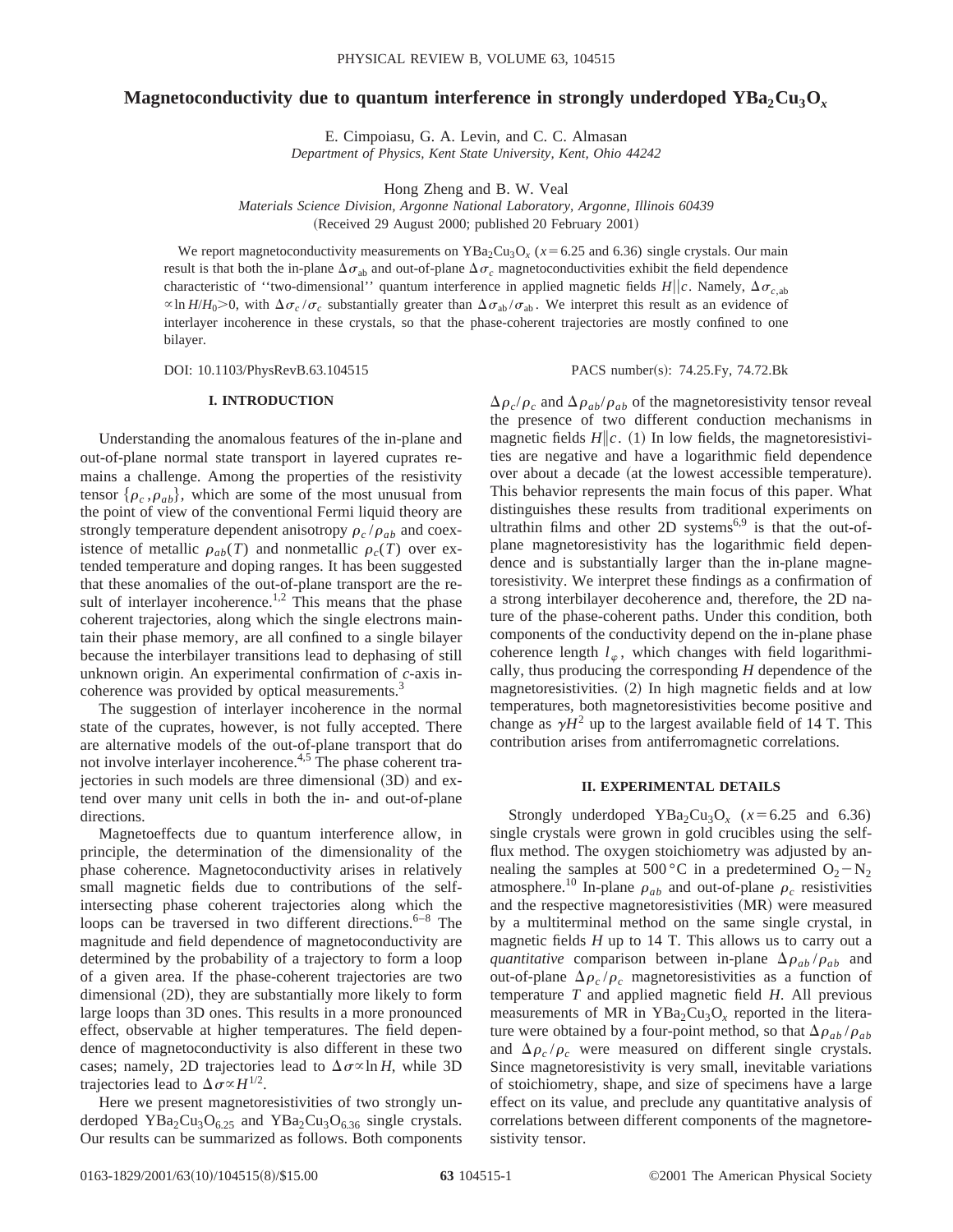Low contact resistance gold leads were attached using thermally treated silver pads and room temperature silver epoxy. We applied an ac electrical current  $I \sim 0.1$  mA through the two leads on the ''top'' face and measured the two voltage drops on the same (top voltage  $V_t$ ) and the opposite (bottom voltage  $V_b$ ) faces of the sample.<sup>11</sup> The two voltages  $V_{t,b}$  and their variation with field  $\delta V_{t,b}$  were measured using a low-frequency 17 Hz resistance bridge at constant temperature, while sweeping the magnetic field *H* applied parallel to the *c* axis of the single crystal.

The temperature of the sample chamber was kept constant using two temperature sensors (Pt thermometer for *T*  $>100$  K and *Cx* sensor for *T*<100 K). The temperature change  $\delta T(H)$  resulting from the magnetoresistance of the sensors was measured by carefully calibrating them using a capacitance thermometer, which has zero magnetoresistance. The effect of the magnetic field on  $V_{t,b}$  was then determined by subtracting the effect of this temperature change from the raw data; i.e.,

$$
\Delta V_{t,b}(H) = \delta V_{t,b} - \delta T(H) \frac{dV_{t,b}}{dT}.
$$
 (1)

Unlike in the four-point method, the distribution of the current inside the sample is nonuniform. As a result, the Hall voltage contributes to the field variation of the top and bottom voltages. To first order in magnetoconductivities, appropriate for these measurements,

$$
\Delta V_{t,b}(H) = A_{t,b}\Delta\sigma_{xx} + B_{t,b}\Delta\sigma_{zz} + C_{t,b}\sigma_{xy},\tag{2}
$$

where  $\Delta \sigma_{xx}$  and  $\Delta \sigma_{zz}$  are magnetoconductivities, while  $\sigma_{xy}$ is the off-diagonal component of the conductivity tensor. The coefficients  $A_{t,b}$ ,  $B_{t,b}$ , and  $C_{t,b}$  can be obtained from the solution of Laplace's equation determining the distribution of voltage inside the sample. (Within a linear approximation, these coefficients depend on the zero-field values of the conductivity tensor, which is diagonal.)

The most reliable way to determine the magnetoconductivities  $\Delta \sigma_{xx}$  and  $\Delta \sigma_{zz}$  from Eq. (2) is to eliminate the contribution of the Hall effect by measuring  $\Delta V_{t,b}(H)$  at two opposite polarities  $\pm H$  of the applied magnetic field. The even component  $\Delta V_{t,b}^+(H) = 1/2[\Delta V_{t,b}(H) + \Delta V_{t,b}(-H)]$ determines the magnetoconductivity, while the odd component  $\Delta V_{t,b}^{-}(H) = 1/2[\Delta V_{t,b}(H) - \Delta V_{t,b}(-H)] = C_{t,b}\sigma_{xy}$ . The magnetoconductivities were then calculated from  $\Delta V_{t,b}^+(H)$  using an algorithm described in Ref. 11.

As an example of the raw data, the main panel of Fig. 1 shows the field dependence of  $\Delta V_t$  of the  $x=6.36$  single crystal, measured at  $T=100$  K, while the inset displays its odd  $\Delta V_t^-$  and even  $\Delta V_t^+$  components. The field dependence of  $\Delta V_t$  clearly separates into quadratic dependence of  $\Delta V_t^+$ and, consequently, of magnetoconductivity, and linear dependence of  $\Delta V_t^-$  and, hence, Hall conductivity  $\sigma_{xy}$ .

The multiterminal technique has never been used before to measure magnetoconductivities of cuprates. The application of this method to magnetomeasurements has subtle, but important, differences with the conventional four-point method. For example, in the multiterminal method one mea-



FIG. 1. Main panel: The field *H* dependence of the top voltage  $\Delta V_t$  for the *x*=6.36 single crystal, measured at *T*=100 K in *H*||c. Inset: odd  $\Delta V_t^- = 1/2[\Delta V_t(H) - \Delta V_t(-H)]$  and even  $\Delta V_t^+$  $=1/2[\Delta V_t(H)+\Delta V_t(-H)]$  components of the top voltage obtained from the data shown in the main panel.

sures magnetoconductivities, while in the conventional fourpoint method one measures magnetoresistivities. It should be noted that most theoretical approaches to magnetoeffects describe magnetoconductivities rather than magnetoresistivities. Assuming that  $\sigma_{xz}$  and  $\sigma_{yz}$  are negligible, the relationship between magnetoresistivities and magnetoconductivities is given by: $^{12}$ 

$$
\frac{\Delta \rho_{xx}}{\rho_{xx}} = -\frac{\Delta \sigma_{xx}}{\sigma_{xx}} - \frac{\sigma_{xy}^2}{\sigma_{xx}^2}; \quad \frac{\Delta \rho_{zz}}{\rho_{zz}} = -\frac{\Delta \sigma_{zz}}{\sigma_{zz}}.
$$
 (3)

Comparing the values of the even and odd components  $\Delta V_{t,b}^{\pm}$ , we find that in most cases  $\Delta \sigma_{xx} \sim \sigma_{xy}$ ; and, since both of them are very small, the quadratic term in Eq.  $(3)$  is negligible. Therefore, the magnetoresistivities are given directly by magnetoconductivities with inverted sign. The only exception to this case is at very low magnetic fields where  $\sigma_{xy} > \Delta \sigma_{xx}$ , since  $\sigma_{xy} \propto H$  while  $\Delta \sigma_{xx} \propto H^2$ . Therefore, at very low fields, one needs to know  $\sigma_{xy}$  in order to obtain magnetoresistivity from magnetoconductivity. In this paper, we present all our results in terms of magnetoresistivity obtained from the measured magnetoconductivity, according to Eq.  $(3)$ , where we neglect the quadratic term. This facilitates a direct comparison between our data and already published magnetoresistivity data.

### **III. MAGNETORESISTIVITY**

Figures  $2(a)$  and  $2(b)$  show the *T* dependences of the resistivities of  $YBa_2Cu_3O_{6.36}$  and  $YBa_2Cu_3O_{6.25}$  single crystals, respectively, in zero magnetic field. These single crystals display a diverse *T* dependence of resistivities, and antiferromagnetism below  $T \approx 40$  K in  $x = 6.36$  sample and for all  $T$ <300 K in  $x$ =6.25 crystal. Coexistence of metallic  $\rho_{ab}$  and nonmetallic  $\rho_c$  over an extensive temperature range is characteristic of underdoped cuprates. We note that the in-plane resistivity  $\rho_{ab}$  is metallic above a certain tempera-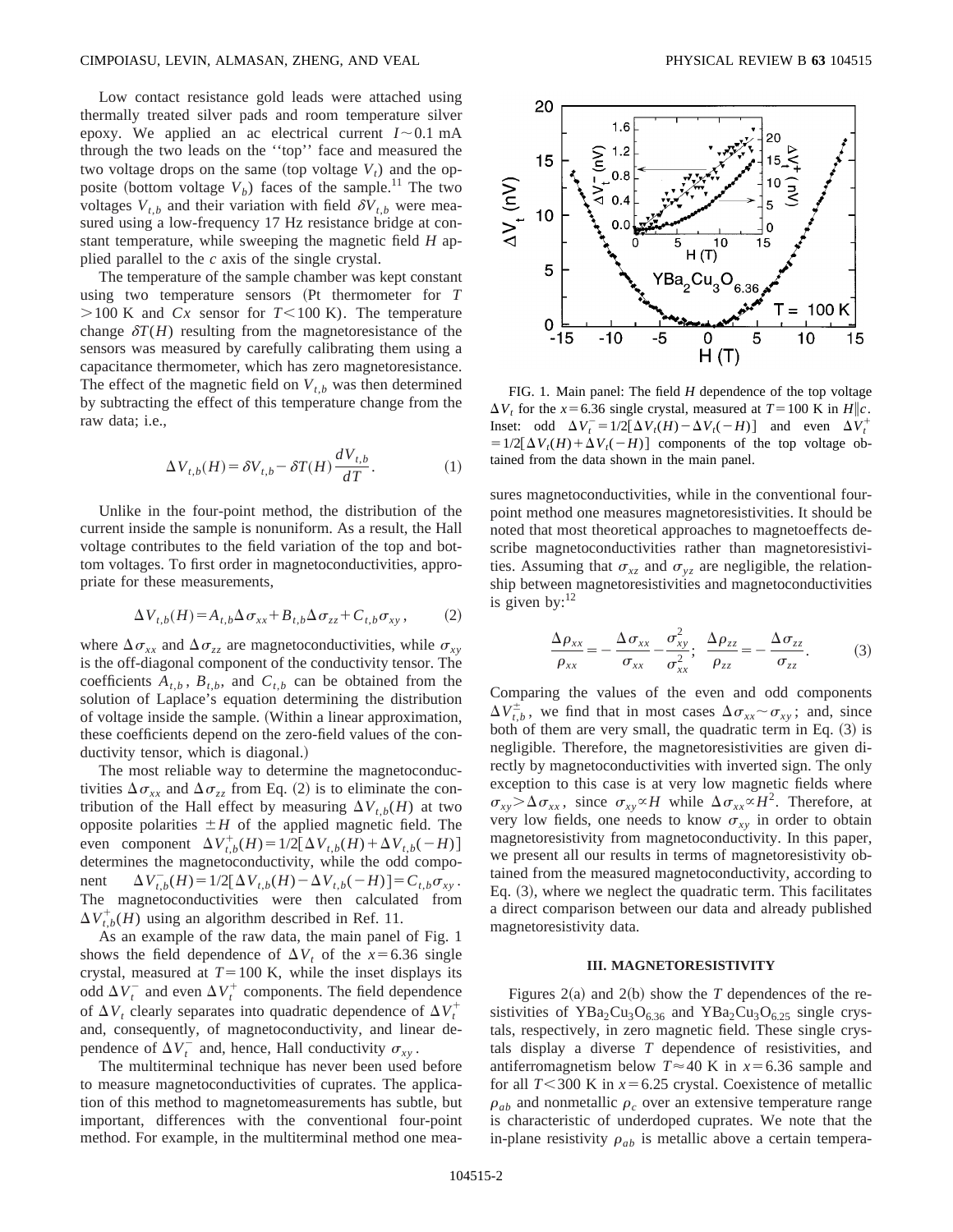

FIG. 2. Temperature *T* dependence of zero-field in-plane  $\rho_{ab}$ and out-of-plane  $\rho_c$  resistivities for (a) YBa<sub>2</sub>Cu<sub>3</sub>O<sub>6.36</sub>, and (b)  $YBa<sub>2</sub>Cu<sub>3</sub>O<sub>6.25</sub>$ .



FIG. 3. Field *H* dependence of magnetoresistivities for  $H||c$ : (a)  $\Delta \rho_{ab} / \rho_{ab}$  and (b)  $\Delta \rho_c / \rho_c$  for YBa<sub>2</sub>Cu<sub>3</sub>O<sub>6.36</sub> at 50 and 75 K.



FIG. 4. Field *H* dependence of magnetoresistivities: (a)  $\Delta \rho_{ab} / \rho_{ab}$  and (b)  $\Delta \rho_c / \rho_c$  for YBa<sub>2</sub>Cu<sub>3</sub>O<sub>6.25</sub>.

ture even in the strongly underdoped samples. The crossover to nonmetallic behavior in  $\rho_{ab}$  takes place at progressively higher temperatures in more underdoped samples. For example, the minimum in  $\rho_{ab}$  shifts from  $\approx$  50 K for the *x* = 6.36 sample to  $\approx$  175 K for the *x* = 6.25 sample.

Measurements of the MR tensor on  $YBa<sub>2</sub>Cu<sub>3</sub>O<sub>6.36</sub>$  at temperatures higher than 75 K showed that the field dependence of both in-plane and out-of-plane MR is quadratic.<sup>13</sup> However, at lower temperatures, the field dependence of the MR tensor becomes nontrivial [see Figs.  $3(a)$  and  $3(b)$ ]. Namely, at 50 and 75 K, a negative MR component, with a large slope at relatively low fields, is superimposed on a positive quadratic field dependence. Notice that the minimum in  $\Delta \rho_c / \rho_c$ is approximately twice the minimum in  $\Delta \rho_{ab} / \rho_{ab}$ . At higher magnetic fields, MR is positive and changes quadratically with *H*.

Figures  $4(a)$  and  $4(b)$  display the magnetic field *H* dependence of MR of the  $YBa<sub>2</sub>Cu<sub>3</sub>O<sub>6.25</sub>$  single crystal. The same phenomenon as in the previous sample, namely, sharply developing negative MR in low fields which turns into positive quadratic dependence in high fields, is even more pronounced.

The field dependence of MR illustrated in Figs. 3 and 4 can be described for both samples as a sum of two contributions: a negative contribution  $Q_i(H)$  where  $i = \{c, ab\}$ , and a positive quadratic contribution; i.e.,

$$
\frac{\Delta \rho_i}{\rho_i} = Q_i(H) + \gamma_i H^2; \quad Q_i(H) < 0; \quad \gamma_i > 0. \tag{4}
$$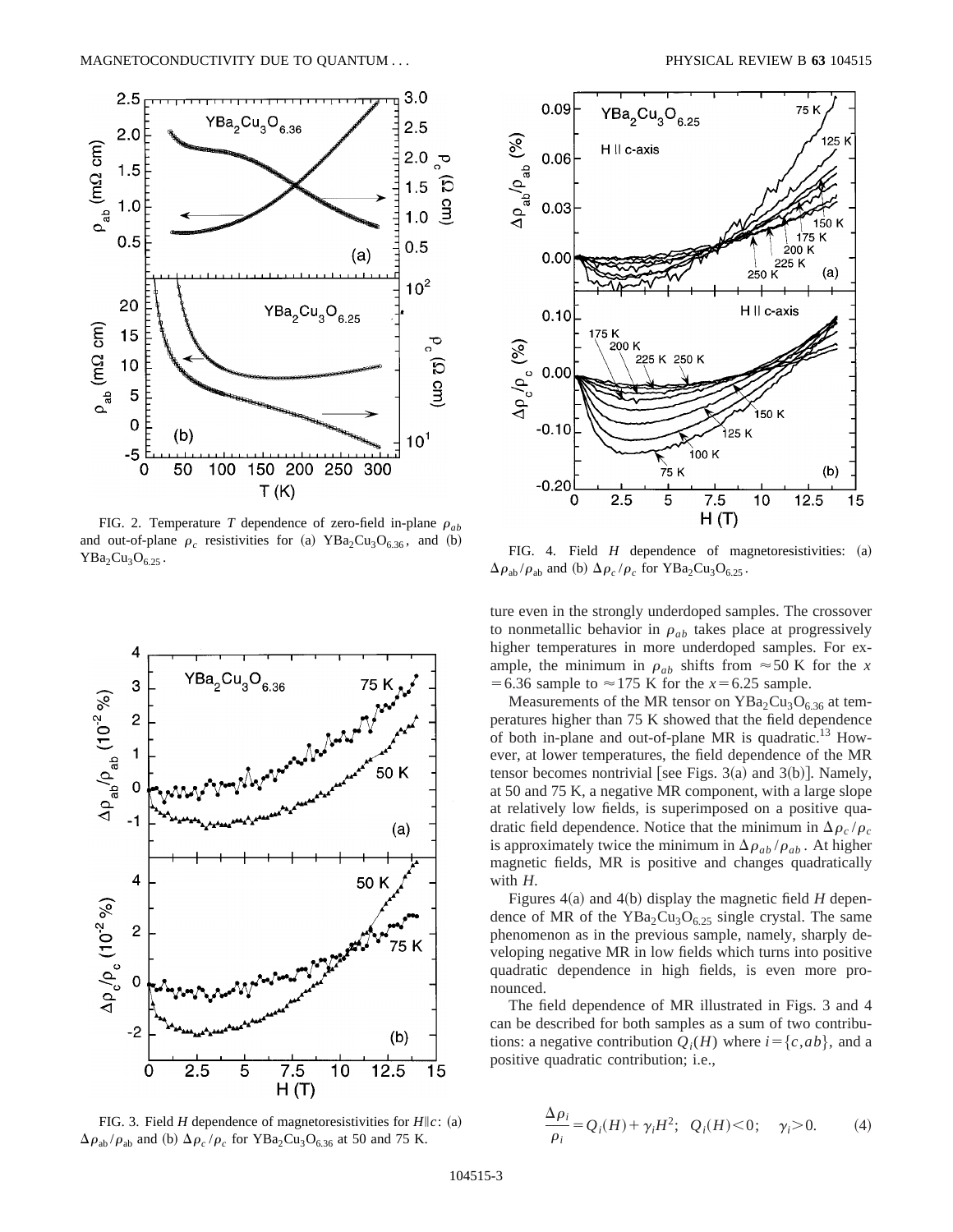

FIG. 5. (a) Magnetoresistivities  $\Delta \rho_c / \rho_c$  and  $\Delta \rho_{ab} / \rho_{ab}$  for  $YBa<sub>2</sub>Cu<sub>3</sub>O<sub>6.25</sub>$  at  $T=75$  K in magnetic fields  $H||c$ . The solid lines represent quadratic fits  $\gamma_i H^2 - \epsilon_i$  (*i*={*c*,*ab*}). (b) Orbital component of magnetoresistivity  $Q_i = \Delta \rho_i / \rho_i - \gamma_i H^2$  plotted vs logarithm of field. The straight lines correspond to the logarithmic dependence given by Eq. (5). The crossover fields  $H_0$  and  $H_1$  are indicated.

We examine in more detail the field dependence of the MR components measured at 75 K on  $YBa<sub>2</sub>Cu<sub>3</sub>O<sub>6.25</sub>$  in Fig.  $5(a)$ . First, we note that the negative contribution to MR is much larger for the out-of-plane component than for the inplane component; for example, the absolute value of  $\Delta \rho_c / \rho_c$ at its minimum is about seven times the corresponding  $\Delta\rho_{ab}/\rho_{ab}$ . Second, both  $\Delta\rho_c/\rho_c$  and  $\Delta\rho_{ab}/\rho_{ab}$  measured in high magnetic fields are well fitted with a parabolic dependence  $\gamma_i H^2 - \epsilon_i$ , as shown by the solid curves, with  $\gamma_c = 1.3 \times 10^{-5} \text{ T}^{-2}$ ,  $\gamma_{ab} = 6.25 \times 10^{-6} \text{ T}^{-2}$ ,  $\epsilon_c \approx 0.15\%$ , and  $\epsilon_{ab} \approx 0.03\%$ . We discuss the origin of this quadratic *H* dependence at the end of the next section.

The field dependence of  $Q_i(H)$  in Eq. (4) can be determined by subtracting  $\gamma_i H^2$  from the total MR, and is illustrated in the semi-log plot of Fig.  $5(b)$ . The straight lines are fits to the data and reveal the logarithmic dependence of  $Q_i(H)$  within a certain range of *H*. The functional dependence of  $Q_i(H)$  can be summarized as follows:

$$
Q_i(H) \approx \begin{cases} -\epsilon_i H^2 / H_0^2, & H < H_0; \\ -\epsilon_i \frac{\ln(H/H_0)}{\ln(H_1/H_0)}, & H_0 < H < H_1; \\ -\epsilon_i, & H > H_1. \end{cases}
$$
 (5)

The most interesting part is the logarithmic dependence, covering almost a decade of *H*. The value of the parameter  $H_0$  is determined by the intercept of the straight line, according to Eq. (5). For  $H > H_1 \approx 4$  T,  $Q_i(H)$  saturates at the value of  $\epsilon_i$ obtained earlier by the parabolic fit in Fig.  $5(a)$ . The  $ln(H_1/H_0)$  in the denominator of Eq. (5) is required to match the interpolations of  $Q_i(H)$  at  $H_0 \leq H \leq H_1$  and  $H \geq H_1$ .

The negative contribution to the in-plane MR is smaller and, therefore, the data are noisier, but the procedure of fitting the high field regime data with a parabolic dependence yields  $Q_{ab}(H)$  with approximately the same *H* dependence as  $Q_c(H)$ ; i.e.,  $Q_c(H)/Q_{ab}(H) \approx \text{const}=7$ .

#### **IV. DISCUSSION**

The most intriguing observation that emerges from the data presented above  $(Figs. 3$  and 4) is the presence of a negative MR component in low fields [given by  $Q_i(H)$  in Eq. (4)], especially pronounced in  $\Delta \rho_c / \rho_c$ , which exhibits at the lowest accessible temperatures a logarithmic *H* dependence. This negative MR is superimposed on a positive quadratic background  $[\gamma_i H^2$  in Eq. (4)], which is due to antiferromagnetic ordering.14 Below, we show that the low field features of MR are direct consequences of interlayer incoherence.

Our approach is based on the understanding that strongly underdoped layered crystals like  $YBa<sub>2</sub>Cu<sub>3</sub>O<sub>x</sub>$  are characterized by incoherent out-of-plane transport. This was shown in optical measurements of the conductivity on underdoped  $YBa<sub>2</sub>Cu<sub>3</sub>O<sub>x</sub>$ .<sup>3</sup> In incoherent crystals, the value of the out-ofplane coherence length  $l_{\varphi,c}$  is *T* independent, equal to its minimum possible value. Since the coherence length of electron wave functions in a crystal cannot be smaller than the size of the atomic orbitals that overlap over the interbilayer distance, the minimum possible value of  $l_{\varphi,c}$  is the interbilayer distance; i.e.,  $l_{\varphi,c} = l_0 = 11.7$  Å. Thus a fundamental property of fully incoherent crystals is that  $l_{\varphi,c}$  does not change with temperature or magnetic field. Therefore, the only length scale that determines the dissipation and can change with temperature or applied magnetic field is the inplane phase coherence length  $l_{\varphi}$ . (Hereafter, we assume for brevity that the planes are isotropic and omit the subscript *ab*.) Under these conditions, both conductivities depend only on the variable  $l_{\varphi}$  [ $\sigma_{ab}(l_{\varphi})$  and  $\sigma_c(l_{\varphi})$ ], so that their temperature and field dependences come from that of  $l_{\varphi}$ . (An instructive discussion regarding the dependence of conductivity on the spatial length scale of inelastic scattering processes is presented in Ref. 8).

The immediate consequence is a correlation between the magnetoconductivities and the field variation of the in-plane coherence length at constant *T*:

$$
\frac{\Delta \sigma_{ab}(H)}{\sigma_{ab}} = \kappa_{ab} \frac{\Delta l_{\varphi}(H)}{l_{\varphi}}; \ \ \frac{\Delta \sigma_c(H)}{\sigma_c} = \kappa_c \frac{\Delta l_{\varphi}(H)}{l_{\varphi}}, \ \ (6)
$$

where  $\kappa_i \equiv d \ln \sigma_i / d \ln l_\varphi$  (*i*={*ab*,*c*}).

The coefficients  $\kappa_i$  are dimensionless numbers of the order of unity. Their sign determines the type of electrical conduction (metallic or nonmetallic); i.e., if  $\kappa_i > 0$ , then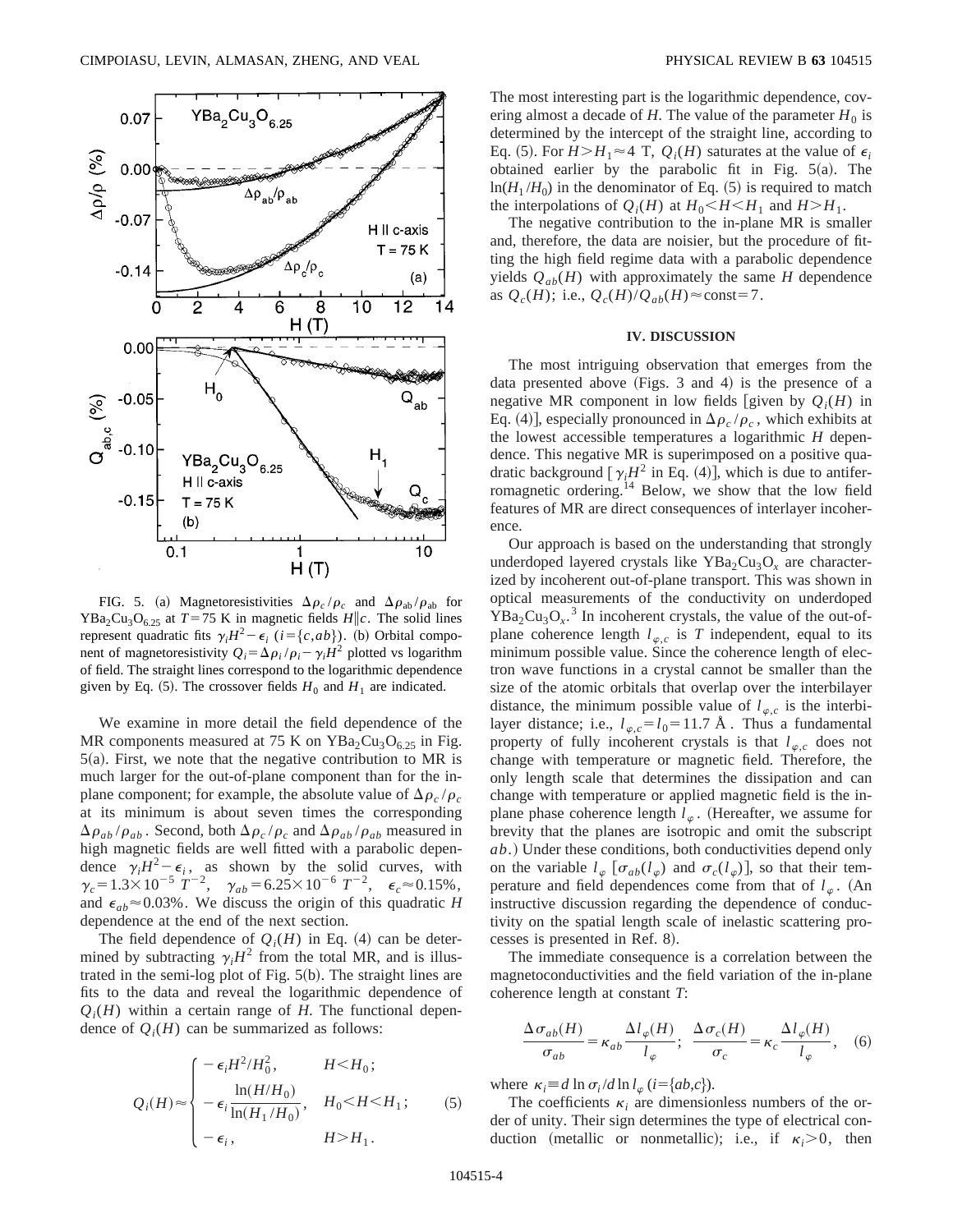$\partial \sigma_i / \partial T \leq 0$  and the conduction is metallic, while if  $\kappa_i \leq 0$ , then  $\partial \sigma_i / \partial T > 0$  and the conduction is nonmetallic.<sup>15</sup> It is important to remember that in Eq.  $(6)$  and hereafter,  $\Delta \sigma_{ab} / \sigma_{ab}$  and  $\Delta \sigma_c / \sigma_c$  are the "orbital" contributions to magnetoconductivity also denoted as  $Q_i$  in Eq. (4).

According to Eq.  $(6)$ , the sign of the MR tensor is determined by the sign of  $\kappa_i$  and the effect of the magnetic field on  $l_{\varphi}$ . It is known,<sup>6</sup> and shown in more detail in the Appendix, that the magnetic field decreases the phase coherence length due to its effect on self-intersecting trajectories, so that  $\Delta l_{\varphi}(H)$  < 0 in a weak field. The sign of  $\kappa_i$  can be inferred from the *T* dependence of the resistivity. Specifically, for YBa<sub>2</sub>Cu<sub>3</sub>O<sub>6.25</sub>,  $\kappa_{c,ab}(T)$  < 0 for  $T$  < 175 K, since both  $\rho_c$  and  $\rho_{ab}$  are nonmetallic [see Figs. 2(a) and 2(b)]. Then, according to Eq.  $(6)$ , both magnetoconductivity components are positive (MR, correspondingly, are negative) for *T*  $<$  175 K, as indeed is the case (see Fig. 4). By applying the same reasoning to the  $YBa<sub>2</sub>Cu<sub>3</sub>O<sub>6.36</sub>$  sample, one concludes that  $\Delta \rho_c / \rho_c$  should be negative, while  $\Delta \rho_{ab} / \rho_{ab}$  should be practically zero at 75 K and should become negative for *T*  $\leq 50$  K, where  $\rho_{ab}$  turns nonmetallic as well. This is consistent with the low field data of Fig. 3.

Also, according to Eq.  $(6)$ , the field dependence of both MR is the same, determined by that of  $\Delta l_{\varphi}(H)$ . Therefore, their ratio should be a constant, given by the ratio of the corresponding  $\kappa_i$ ; i.e.,

$$
\frac{\Delta(\ln \sigma_c)}{\Delta(\ln \sigma_{ab})} = \frac{\kappa_c}{\kappa_{ab}}.\tag{7}
$$

As discussed in Refs. 16 and 17, in incoherent crystals  $\sigma_c(l_\varphi) \propto \sigma_{ab}(l_\varphi)/l_\varphi^2$ . As a result,  $\kappa_c = \kappa_{ab} - 2$ . Therefore, when  $\kappa_{ab}$  is negative (as is the case with our crystals at low temperatures), the absolute value of  $\Delta(\ln \sigma_c)$  is greater than that of  $\Delta(\ln \sigma_{ab})$ , namely,

$$
\frac{\Delta(\ln \sigma_c)}{\Delta(\ln \sigma_{ab})} = \frac{|\kappa_{ab}| + 2}{|\kappa_{ab}|}.
$$
\n(8)

In other words, when the *T* dependence of both conductivities is nonmetallic, the out-of-plane conductivity depends stronger on the phase coherence length, and the respective MR is greater by a constant factor.

This conclusion is, indeed, supported by the experimental data. The ratio of the magnetoresistivities is a constant factor which can be estimated, for example, from Fig.  $5(b)$ . Namely, for YBa<sub>2</sub>Cu<sub>3</sub>O<sub>6.25</sub> at *T*=75 K,  $Q_c$  is about seven times greater than  $Q_{ab}$ . From Eq. (8), we estimate  $\kappa_{ab}$  $\approx$  -0.33.

We now turn our attention to the specific field dependence of the magnetoresistivities. The logarithmic field dependence of *Q* at low temperatures and in relatively small magnetic fields indicates 2D quantum interference.6,8 This effect is due to the presence of self-intersecting trajectories along which electrons can traverse the loop in opposite directions.<sup>6,8</sup> A small applied magnetic field gradually destroys the quantum interference, which induces a variation in the phase coherence length and, therefore, a variation in the conductivity.

The self-intersecting trajectories constitute a small fraction of the total number of phase coherent trajectories of a given length. The great majority of the phase coherent trajectories (trajectories over which the phase changes predictably and, therefore, no irreversible processes are involved) are not self-intersecting.

As Fig. 2 shows, both resistivities change strongly with temperature and, therefore, their magnitude and *T* dependence are determined by the contribution of the majority of nonintersecting trajectories. The small, temperature dependent corrections to conductivities (in zero field) due to selfintersecting trajectories, known as corrections due to weak localization, can only be observed when the main contribution to conductivity, which is due to nonintersecting paths, saturates (regime of residual resistivity). Our samples are not in this regime. Therefore, the contribution of the trajectories with loops to the *T* dependence of both conductivities is negligible in our samples, and  $\sigma_{ab}(T)$  and  $\sigma_c(T)$  do not reflect the characteristic ln *T* (in 2D) or  $T^{1/2}-T^{1/3}$  (in 3D) dependence due to quantum interference, which is usually the subject of discussion in the literature.

On the other hand, the magnetoconductivity produced by a *weak* magnetic field is due to self-intersecting trajectories, because all the other (conventional) contributions to magnetoconductivity are still negligible. Therefore, the magnetoconductivity caused by the effect of the field on the selfintersecting trajectories can be experimentally identified.

In order to determine the field dependence of both magnetoconductivities, we need to evaluate the magnetic field variation of the coherence length  $\left[\Delta l_{\varphi}(H)/l_{\varphi}\right]$ . A semiquantitative derivation of this dependence is given in the Appendix, with the following results:

$$
\frac{\Delta l_{\varphi}}{l_{\varphi}} \approx \begin{cases}\n-\eta H^2 / H_0^2, & H < H_0; \\
-\eta \frac{\ln(H/H_0)}{\ln(H_1/H_0)}, & H_0 < H < H_1; \\
-\eta, & H > H_1.\n\end{cases}
$$
\n(9)

Here  $\eta$  is a small number determined by the relative weight of the number of the self-intersecting trajectories, with respect to that of the majority nonintersecting trajectories. The lower crossover field  $H_0$  is determined by the condition that the field flux through the largest loops along the phase coherent trajectories is approximately equal to the flux quantum  $\phi_0 = 2 \times 10^{-7}$  Oe cm<sup>2</sup>; namely  $H_0 \sim \phi_0 / l_\varphi^2$ . The upper crossover field  $H_1$  is determined by the similar condition that the field flux is of the order of  $\phi_0$  through the smallest possible loops (of the order of the elastic mean free path  $l_{el}$ ); i.e.,  $H_1 \sim \phi_0 / l_{\text{el}}^2$ . For  $H > H_1$ , no trajectory with loops contributes to the value of the phase coherence length. Hence,  $\Delta l_{\infty}$  saturates.

From Eqs. (6) and (9) follows Eq. (5) with  $\epsilon_i = -\eta \kappa_i$ . The nontrivial logarithmic field dependence appears only when there is a significant field range between  $H_0$  and  $H_1$ . This requires the phase coherence length to be substantially greater than the elastic mean free path, which means a welldeveloped diffusive regime. Therefore, the magnetoeffects due to self-intersecting trajectories are more pronounced in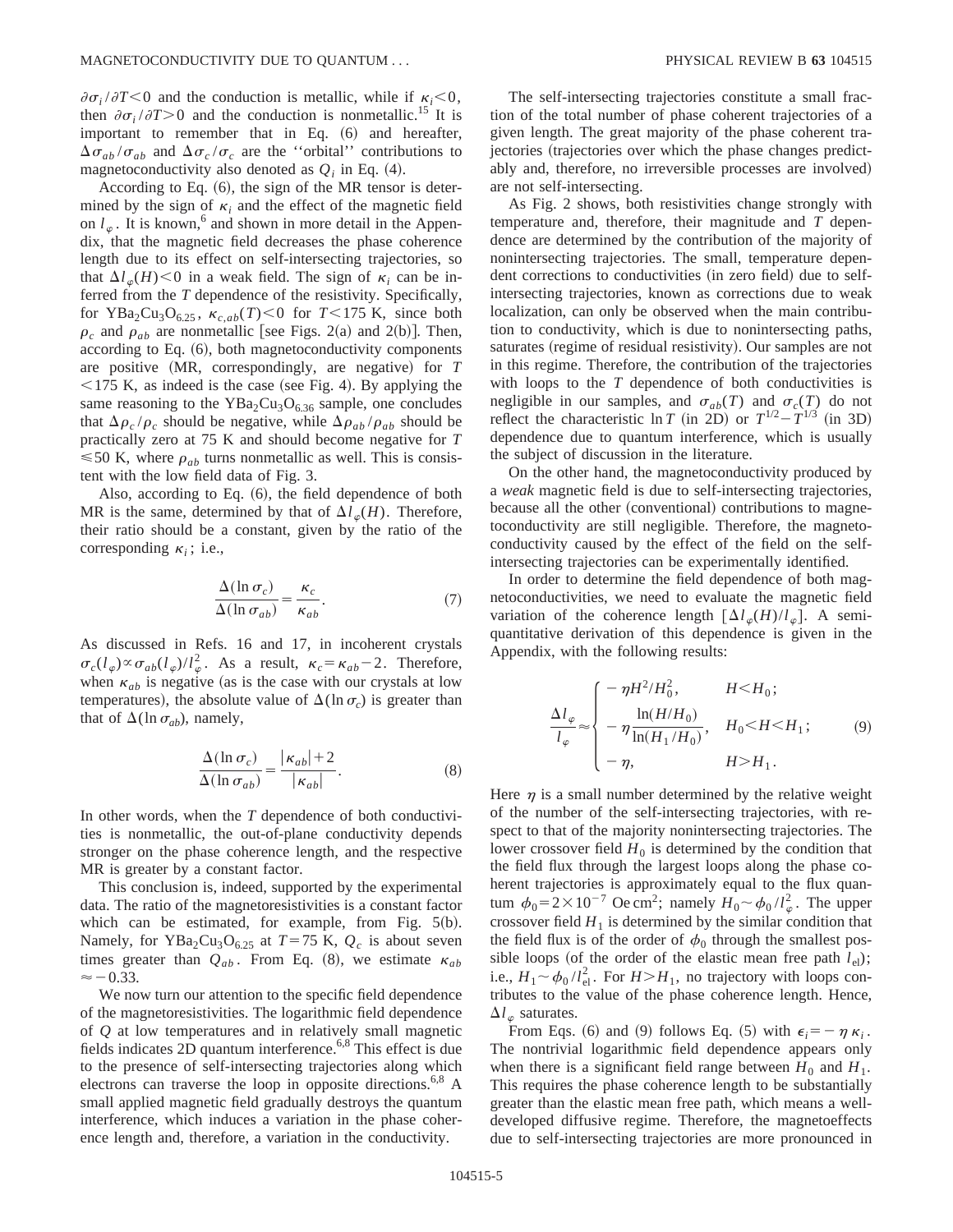stronger underdoped samples. For YBa<sub>2</sub>Cu<sub>3</sub>O<sub>6.25</sub> at *T* =75 K [see Fig. 5(b)], we estimate that  $\epsilon_c \approx 0.15\%$ , *H*<sub>0</sub>  $\sim$  0.3 T which corresponds to  $l_{\varphi}$   $\sim$  10<sup>3</sup> Å, and  $H_1$  $\sim$  4 T ( $l_{el}$  $\sim$  270 Å). For *H*>4 T, the contribution of quantum interference to magnetoconductivities saturates and other types of contributions to MR become dominant, as discussed below.

Experimentally, one can relatively easily distinguish between the cases of 2D and 3D phase coherent trajectories. First, the magnetoeffect of self-intersecting trajectories is substantially greater in 2D, because of the greater probability of a 2D trajectory to form a large loop ( $\eta \sim \lambda / l_{el}$  in 2D and  $\eta \sim \lambda^2/l_{\text{el}}^2$  in 3D; see the Appendix). Therefore, in this case, the effect becomes pronounced and observable at relatively high temperatures. Second, the logarithmic *H* dependence can be distinguished from  $H^{1/2}$  rather clearly even for only one decade in *H*. These features observed in MR would point to the 2D nature of the phase coherent trajectories. All three manifested together, as is the case with our MR data of  $YBa<sub>2</sub>Cu<sub>3</sub>O<sub>x</sub>$  shown above, make this conclusion very compelling. It should be noted that the ''3D'' *H*1/2 dependence of MR in manganites was reported recently by Li, Gray, and Mitchell.<sup>18</sup>

Finally, we discuss briefly the origin of the positive contribution that changes as  $\gamma_i H^2$ , and becomes dominant at applied magnetic fields larger than  $4 T$  (see Figs. 3 and 4). A similar type of MR was reported by other groups as well, $^{14}$ and it was associated with antiferromagnetic fluctuations and antiferromagnetic ordering. Indeed,  $YBa<sub>2</sub>Cu<sub>3</sub>O<sub>6.25</sub>$  is antiferromagnetic for all temperatures below room temperature, while YBa<sub>2</sub>Cu<sub>3</sub>O<sub>6.36</sub> is antiferromagnetic for  $T \le 40$  K. In high magnetic fields, the contribution of the AF correlations to MR dominates the smaller contribution of the selfintersecting trajectories. At sufficiently low temperatures, these two contributions can be clearly separated, as illustrated in Figs.  $5(a)$  and  $5(b)$ .

### **V. SUMMARY**

We present magnetoresistivity data for two strongly underdoped single crystals of YBa<sub>2</sub>Cu<sub>3</sub>O<sub>x</sub> with  $x=6.36$  and 6.25. Both in-plane  $\Delta \rho_{ab}$  and out-of-plane  $\Delta \rho_c$  magnetoresistivities MR were measured simultaneously on the same single crystal using a multiterminal method. This permits a direct comparison between their temperature and field dependences.

The most interesting observation is a negative MR in low applied magnetic fields. This low field contribution is characterized by two important features. First, the effect is strong and, therefore, is pronounced even at relatively high temperatures  $(75 K and higher)$ . Second, the field dependence is consistent with  $ln(H)$ , rather than  $H^{1/2}$ . These features point towards the 2D nature of the phase coherence in these crystals; namely, the phase-coherent volume contains only one or two neighboring bilayers, while the coherence length along the planes is orders of magnitude greater than the size of the unit cell.

We attribute the second contribution to MR, which changes quadratically with field up to  $H=14$  T, to the effect of *H* on the AF correlations. This positive contribution dominates at fields above 4 T and induces a change in the sign of the total MR for both components of the magnetoresistivity.

### **ACKNOWLEDGMENTS**

This research was supported by the National Science Foundation under Grant No. DMR-9801990 at KSU and the U.S. Department of Energy under Contract No. W-31-109- ENG-38 at ANL.

## **APPENDIX**

To determine the effect of the magnetic field on selfintersecting phase coherent trajectories and the resultant effect on the phase coherence length, we use the qualitative approach described in Refs. 6 and 8. The coherent trajectories consist of two groups. The great majority of them are not self-intersecting, and they determine the value and the temperature dependence of the phase coherence length and, consequently, of the conductivities. A much smaller fraction of the coherent trajectories have loops and exhibit the interference effect.

We begin our estimate by defining the phase coherence length in zero magnetic field  $l_{\varphi}(0)$  as the mean square average distance in the *x* direction that an electron travels, while retaining its phase memory (i.e., without encountering dephasing inelastic collisions):

$$
l_{\varphi}^{2}(0) = \int_{0}^{\infty} x^{2} [(1 - \eta)P_{0}(x) + \eta P_{\text{si}}(x)] dx.
$$
 (A1)

Here  $P_0(x)$   $[P_{si}(x)]$  is the probability that the phase coherence is retained between points A and B separated by a distance  $x$ , when all trajectories without [with] self-intersections are counted. Both probabilities are normalized to unity. The small number  $\eta \ll 1$  reflects the relative weight of selfintersecting trajectories. We also introduce  $p(x, A)$  as the probability density that a self-intersecting, coherent trajectory (in zero field) has a loop of area  $A$ , subject to the normalization condition:

$$
\int_{\pi l_{\text{el}}^2}^{\pi x^2} p(x, \mathcal{A}) d\mathcal{A} = P_{\text{si}}(x). \tag{A2}
$$

Here, the smallest possible area of the loop is determined by the elastic mean free path  $l_{el}$ , and the largest possible loop is determined by the distance *x* between A and B.

Along self-intersecting trajectories, an electron can traverse the loop in opposite directions with no phase difference between the respective amplitudes. An applied magnetic field, however, introduces a phase difference  $\varphi$ <sup>*H*</sup>  $=2\pi\phi/\phi_0$  between the two alternative routes along the same trajectory. Here  $\phi = AH$  is the magnetic field flux through the loop,  $A$  is the area of the loop normal to the field, and  $\phi_0 = 2 \times 10^{-7}$  Oe cm<sup>2</sup> is the flux quantum. As a result, when an electron arrives at point B following a selfintersecting route, its phase is unpredictable and varies by  $\varphi_H \geq \pi$  if the corresponding trajectory has a loop with area  $A \ge \phi_0/2H$ . Therefore, such a trajectory is no longer phase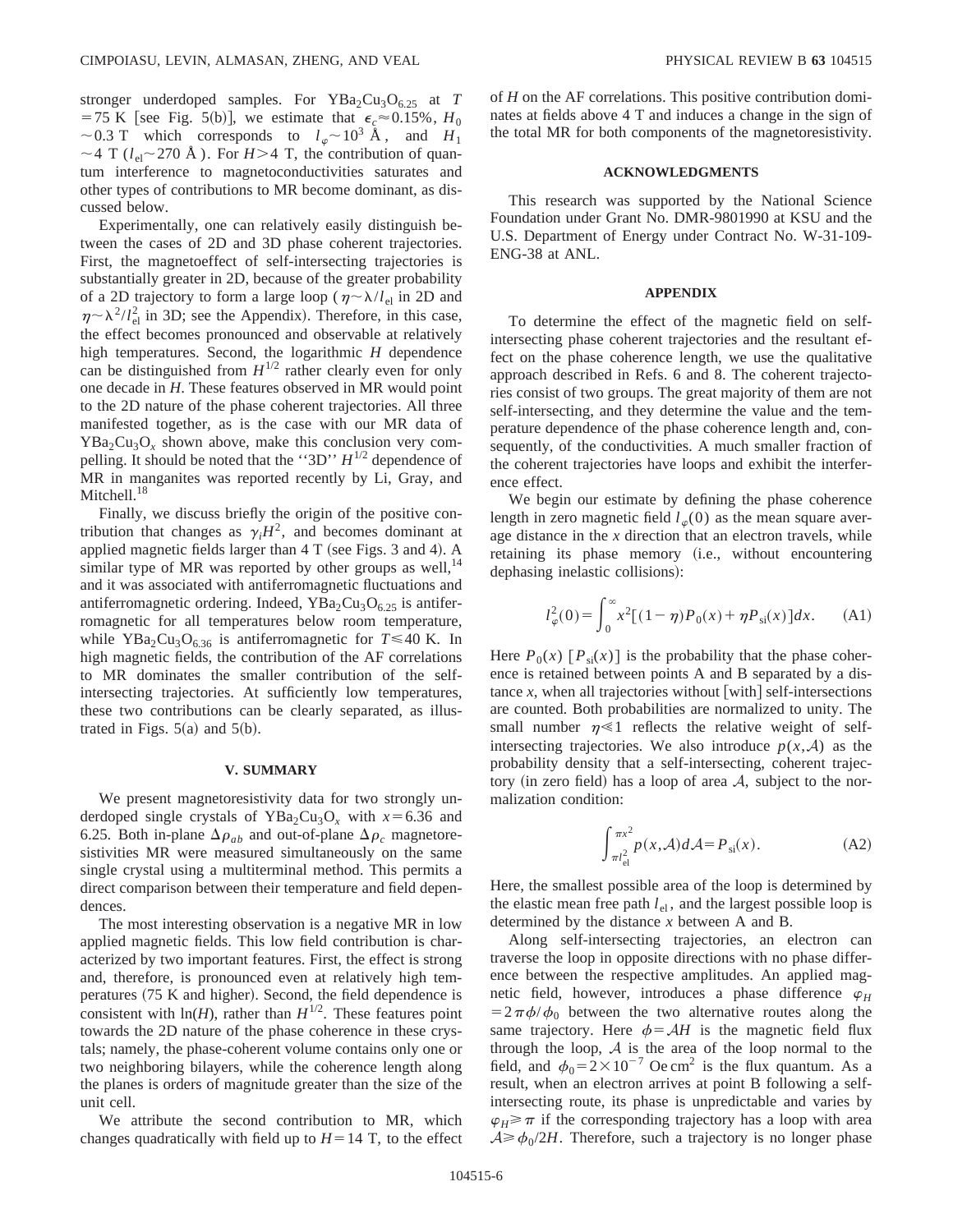coherent and does not contribute to the average given by Eq.  $(A1)$ . This is the mechanism by which a weak field changes the coherence length and, respectively, the conductivities.

We give a rough estimate of  $\Delta l_{\varphi}(H)$  by considering that all self-intersecting trajectories with loop areas  $A \ge \phi_0/2H$ do not contribute to the average in Eq.  $(A1)$ , while those with  $A < \phi_0/2H$  still do. The phase coherence length in a magnetic field is then given by

$$
l_{\varphi}^{2}(H) = \int_{0}^{\infty} x^{2} dx \bigg[ (1 - \eta) P_{0}(x) + \eta \int_{\pi l_{\text{el}}^{2}}^{\pi l_{H}^{2}} p(x, \mathcal{A}) d\mathcal{A} \bigg],
$$
\n(A3)

where the magnetic length  $l_H = (\hbar c/2eH)^{1/2}$  is determined by the condition  $\pi l_H^2 = \phi_0 / 2H$ .

Taking into account Eqs.  $(A1)$  and  $(A2)$  and the small value of  $\eta$ , we obtain from Eq. (A3):

$$
\frac{2\Delta l_{\varphi}(H)}{l_{\varphi}} \approx -\eta \frac{\int_{l_H}^{\infty} x^2 dx \int_{\pi l_H^2}^{\pi x^2} p(x, \mathcal{A}) d\mathcal{A}}{\int_0^{\infty} x^2 P_0(x) dx}.
$$
 (A4)

Thus the *decrease* of the phase coherence length  $\Delta l_{\varphi}(H)$  is proportional to the weight of excluded self-intersecting trajectories, namely, those with loop areas  $A \ge \pi l_H^2$ . The lower limit of integration in  $x$  is  $l_H$  because the trajectories with a coherent distance  $x \le l_H$  cannot have loops with area A  $\geq \pi l_H^2$  and, therefore, are not part of the excluded selfintersecting trajectories.

Next we find the expression for  $p(x, A)$  using the diffusive approximation.<sup>8</sup> Since phase-coherent trajectories are 2D (we discuss here incoherent crystals), the probability to find an electron at a point  $\vec{r}$  from its starting origin at  $t=0$  is  $W(\vec{r})d^2r \propto \exp(-\vec{r}^2/4Dt)d^2r/4Dt$ , where *D* is the diffusion coefficient. The trajectory intersects itself between the times *t* and  $t + dt$  if it enters the area  $\lambda v$  *dt* around the origin. Here  $\lambda$  is the de Broglie wavelength (the trajectory is viewed as a tape of width  $\lambda$ , rather than a line). The probability of return, and, consequently, the probability to form a loop is given by  $p(t)dt \propto W(0)\lambda v \, dt \propto \lambda v \, dt/Dt$ . Since the area of the loop is proportional to the average distance from the origin, A  $\propto \langle \vec{r}^2 \rangle \propto Dt$ , and  $dA \propto D dt$ , the probability of a loop with area between A and  $A + dA$  is given by  $(\lambda v/D) dA/A$ . Thus the probability that a 2D trajectory has a loop of area  $A$ scales as 1/A.

The prefactor  $\lambda v/D$  determines the overall probability of self-intersecting trajectories and gives the number  $\eta$ , which we introduced "by hand" earlier:  $\eta \sim \lambda v/D \sim \lambda / l_{el}$ , because  $D \sim v l_{\text{el}}$ . Assuming  $\lambda \sim 2-3$  Å and  $l_{\text{el}} \sim 200-300$  Å , which is a reasonable estimate given the density of charge carriers, we obtain  $\eta$ ~0.01. It means that the maximum effect of removing self-intersecting trajectories from the average in Eq. (A4) reduces  $l_{\varphi}$  by about 1%. Other numerical factors also absorbed in  $\eta$  can reduce it further. This correlates with the maximum value of the negative MR in Fig.  $5(b)$  of the order of  $0.1\%$ .

Since the diffusive motion has no memory, having a loop does not affect the statistical properties of the rest of the trajectory. Therefore, the probability density  $p(x, A)dA$  can be roughly estimated as

$$
p(x, \mathcal{A})d\mathcal{A} \approx \frac{P_{\rm si}(x)}{\ln(x^2/l_{\rm el}^2)} \frac{d\mathcal{A}}{\mathcal{A}},\tag{A5}
$$

where the logarithm in the denominator is the normalization factor due to Eq.  $(A2)$ . Now the integral in  $(A4)$  becomes:

$$
\int_{l_H}^{\infty} x^2 dx \int_{\pi l_H^2}^{\pi x^2} p(x, \mathcal{A}) d\mathcal{A} = \int_{l_H}^{\infty} x^2 P_{\text{si}}(x) \frac{\ln(x^2 / l_H^2)}{\ln(x^2 / l_{\text{el}}^2)} dx.
$$
\n(A6)

The characteristic logarithmic field dependence of this integral appears when  $l_H^2$  decreases below the value of  $l_\varphi^2$ . This is equivalent to the condition that the field flux through the largest loops along the phase coherent trajectories is approximately equal to  $\phi_0/2$ ; hence, the characteristic field  $H_0$  $= \phi_0 / 2 \pi l_\varphi^2$ . As  $l_\varphi$  increases with decreasing temperature, the onset field  $H_0$  can become very small and the MR, due to the interference effect, manifests itself when all the other sources of MR are negligible. The upper crossover field is defined by the condition that the field flux is  $\phi_0 / 2$  through the smallest loops with the area of the order of  $\pi l_{el}^2$ ; hence  $H_1 = \phi_0 / 2 \pi l_{\text{el}}^2$ . The upper field does not change with temperature, while the lower field  $H_0$  decreases with decreasing *T*. Therefore, this effect is observable at sufficiently low temperatures when  $H_0 < H < H_1$  or, equivalently,  $l_{\varphi}^2 > l_H^2 > l_{\text{el}}^2$ .

In this regime, the integral  $(A6)$  can be easily estimated because the logarithms are slowly changing functions and can be taken at the value  $x \approx l_{\varphi}$ , which corresponds to the maximum in  $x^2 P_{si}(x)$ . Other contributions to this integral are negligible in comparison with the logarithmic increase  $\sim \ln(l_{\varphi}^{2}/l_{H}^{2}) = \ln(H/H_{0})$ . Correspondingly, the logarithm in the denominator of Eq. (A6) becomes  $\ln(l_{\varphi}^2/l_{\text{el}}^2) = \ln(H_1/H_0)$ . In this regime, the denominator in Eq. (A4),  $\int_0^\infty x^2 P_0(x) dx$  $\sim \int_{0}^{\infty} x^{2} P_{\text{si}}(x) dx \approx l_{\varphi}^{2}$ , and we get Eq. (9), with all numerical factors absorbed in  $\eta$ . Hence, according to Eq. (6), both conductivities have the logarithmic field dependence. For *H*  $>H_1$ , the integral (A6), hence Eq. (A4), saturates, since no self-intersecting trajectories contribute to the average  $(A3)$ .

It is important to underline that the transport in these crystals is obviously 3D, but the phase coherence is 2D, meaning that the distribution of the area of the loops along phase coherent trajectories scales as  $1/\mathcal{A}$ , leading to the logarithmic field dependence of  $\Delta l_{\phi}(H)$  and both magnetoconductivities. This result remains valid even when the coherence is established between two neighboring bilayers. As long as  $l_{\varphi,c}$  $\sim l_0 \ll l_{\varphi,ab}$ , the distribution of loop areas is close to 1/A.

True 3D phase coherent trajectories requires  $l_{\varphi,c} \gg l_0$ . Then, a similar analysis $8$  shows that the distribution of the loop areas is  $d\mathcal{A}/\mathcal{A}^{3/2}$  and  $\eta \sim \lambda^2/l_{\text{el}}^2$ . Then, in the regime  $H_0 \leq H \leq H_1$ , Eq. (A4) gives

$$
\frac{\Delta l_{\varphi}(H)}{l_{\varphi}} \sim -\frac{\lambda^2}{l_{\text{el}}^2} \frac{l_{\text{el}}}{l_H} \sim -\frac{\lambda^2}{l_{\text{el}}^2} \left(\frac{H}{H_1}\right)^{1/2}.\tag{A7}
$$